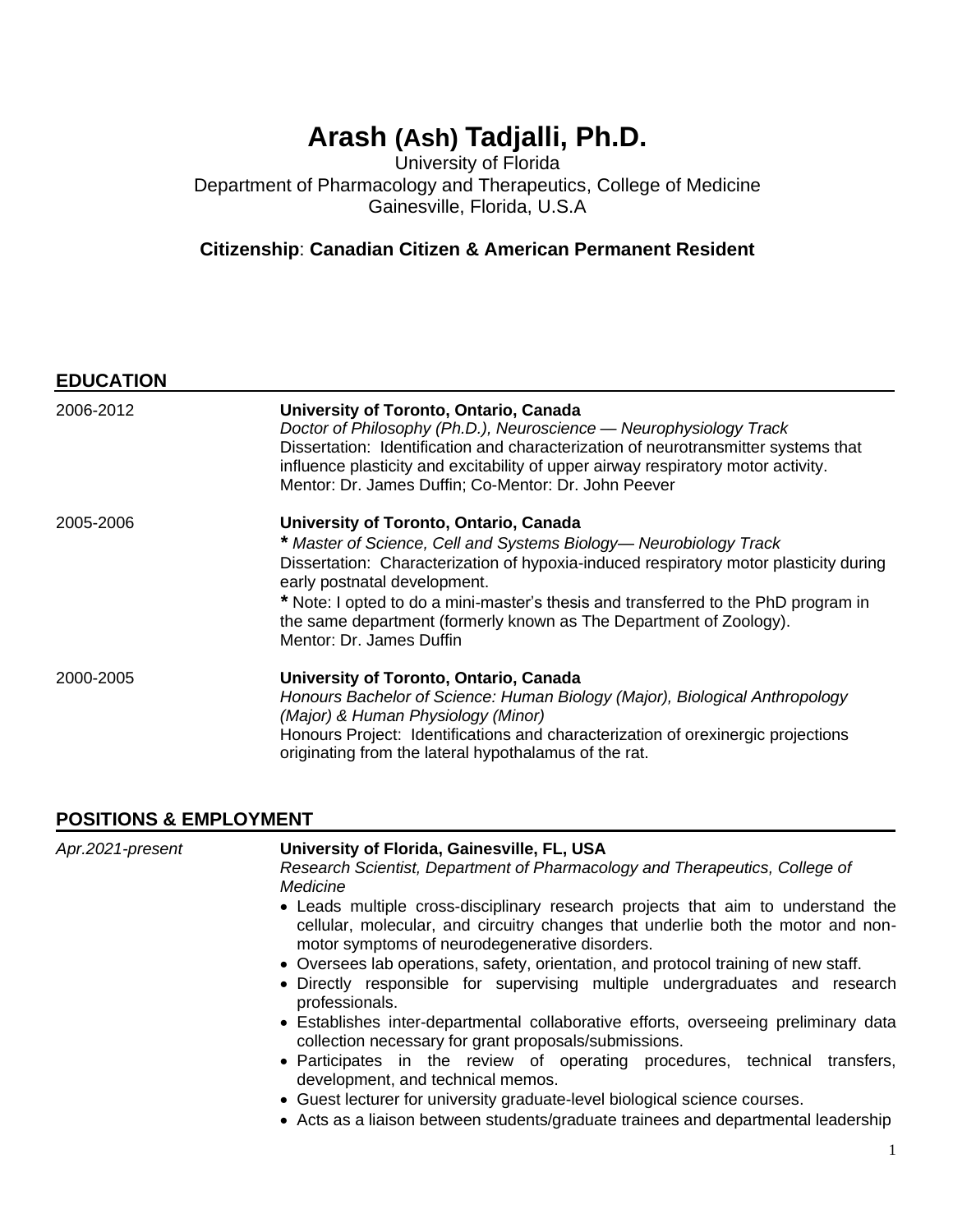| Apr. 2016-Mar. 2021 | University of Florida, Gainesville, FL, USA<br>Post-doctoral Research Fellow: Department of Physical Therapy, Department of<br>Neuroscience & The McKnight Brain Institute<br>• Managed independent, and cross-functional research collaborations, examining<br>neuro-immune interactions and their effect on respiratory motor plastic<br>mechanisms under steady state physiological conditions, and in pathological<br>states characterized by inflammation of the central nervous system.<br>• Designed, executed, and communicated research to internal and external<br>audiences through publications, poster presentations, seminars, and lectures.<br>• Lead protocol assessment preparation, reviews, and submissions to regulatory<br>animal care and use committee for institutional compliance and approval.<br>• Lead and organized inter-college scientific educational discussion sessions for<br>healthcare and research professionals on the topics of respiratory physiology,<br>neuroplasticity, immunity, injury/trauma and neuro-rehabilitation.<br>• Trained and mentored multiple students as well as research professional fellows,<br>delegating tasks to individual contributors on an ongoing basis.<br>• Lectured for multiple graduate-level university life-science courses. |
|---------------------|------------------------------------------------------------------------------------------------------------------------------------------------------------------------------------------------------------------------------------------------------------------------------------------------------------------------------------------------------------------------------------------------------------------------------------------------------------------------------------------------------------------------------------------------------------------------------------------------------------------------------------------------------------------------------------------------------------------------------------------------------------------------------------------------------------------------------------------------------------------------------------------------------------------------------------------------------------------------------------------------------------------------------------------------------------------------------------------------------------------------------------------------------------------------------------------------------------------------------------------------------------------------------------------------------------|
| May. 2014-Mar. 2016 | NeuroTek Innovative Technology Inc. Toronto, Ontario, Canada<br>Life Science Research Scientist & Adviser<br>• Assisted external contract research collaborators in the biomedical research sector<br>with scientific guidance and expertise for pre-clinical research in the areas of in<br>vivo drug micro-dialysis, in vivo electrophysiology, sleep-wake state physiological<br>monitoring, and new laboratory setup.<br>• Analyzed project challenges as presented by research contract partners,<br>determining how to articulate solutions with quantitative and qualitative backup.<br>• Prepared scientific reports, presentations, written communications, and standard<br>operating procedures for product safety profiles and partnering efforts.                                                                                                                                                                                                                                                                                                                                                                                                                                                                                                                                              |
| Jan. 2013-Apr. 2014 | University of Iowa, Iowa City, USA<br>Visiting Research Scholar, Department of Psychology<br>• Utilized in vivo electrophysiological extracellular multi-unit recording techniques as<br>research tool for extracting complex cortical brain activity patterns during early rat<br>postnatal development.<br>• Took the initiative to learn a new scientific technique for enhancing quantitative<br>research methods for the assessment of cortical neural network activity.<br>Refined and improved an existing laboratory protocol for recording simultaneous<br>electromyograph and EEG activity in newborn rats.                                                                                                                                                                                                                                                                                                                                                                                                                                                                                                                                                                                                                                                                                      |
| Sep. 2006-Dec. 2012 | University of Toronto, Toronto, Ontario, Canada<br>PhD-Graduate Research Assistant, Department of Cell and Systems Biology<br>• Designed and implemented in vivo experiments for the investigation of biochemical<br>and neurotransmitter systems within brainstem networks that influence plasticity<br>and motor control of upper airway muscle activity: experiments performed under<br>both anesthesia, and behavior.<br>• Led multiple parallel research projects while meeting deadlines and quality<br>standards, publishing multiple manuscripts in top-tier research journals.<br>• Recognized for outstanding oral platform presentation of scientific data and<br>nationally recognized self-funded research grants<br>• Served as Head Teaching Assistant, training other Teaching Assistants for<br>undergraduate teaching in life science courses.<br>• Served as teaching assistant for multiple life science courses, including cell<br>signaling, animal physiology, systems neurobiology and endocrine physiology.<br>• Trained undergraduate and graduate student on an ongoing basis and participated<br>in multiple team projects.                                                                                                                                                    |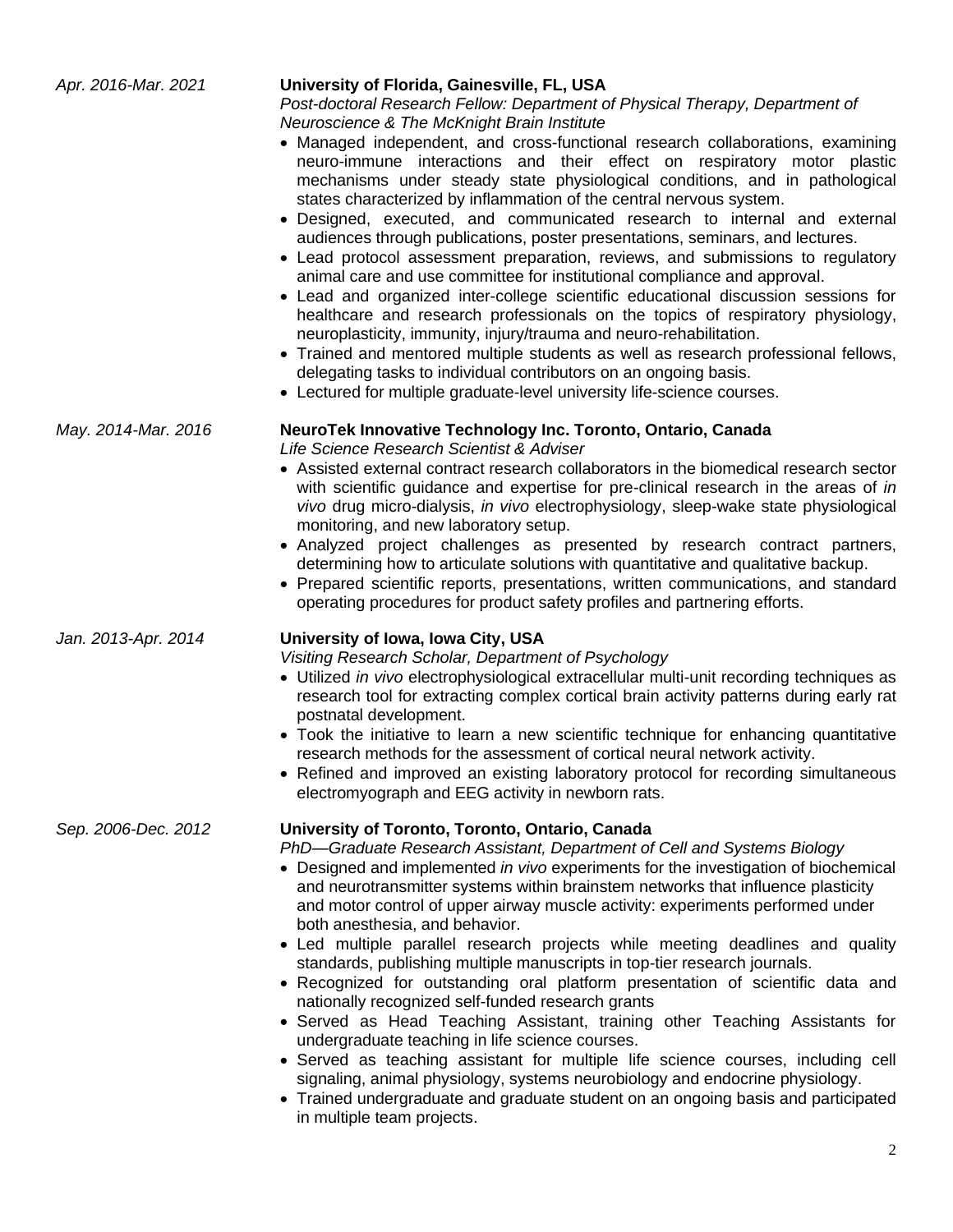#### **RESEARCH GRANTS**

- **Parker B. Francis Foundation Fellowship Grant in Pulmonary and Respiratory Medicine** Award period: 07/2019-07/2021 **Direct Cost: \$225,000** Role: Project PI Grant Title: *Modulation of respiratory motor plasticity through neuro-immune interactions*
- **Ontario Graduate Fellowship Young Investigator Grant in Natural Sciences** Award period: 09/2010-09/2012 **Direct Cost: \$45,000** Role: Project PI Grant Title: *Plasticity induction in brainstem neural motor networks via modulation of peripheral sensory feedback*
- **Natural Sciences and Engineering Research Counsel of Canada Doctoral Grant** Award period: 09/2008-07/2010 **Direct Cost: \$42,000** Role: Project PI Grant Title: *Characterization of neurotransmitter systems that regulate plasticity and excitability of upper airway motor neurons in vivo*

#### **HONORS & AWARDS**

| 2021 | American Physiological Society Outstanding Scientist Trainee of the Year- Respiratory                      |
|------|------------------------------------------------------------------------------------------------------------|
|      | Physiology Section (\$1000.00, certificate issued)                                                         |
| 2019 | Parker B. Francis Foundation - Research Fellowship Grant (\$225,000.00)                                    |
| 2018 | U. Florida Neuromuscular Plasticity Symposium - Outstanding Presentation of Research Data in               |
|      | Post-doc Category (\$450, certificate issued)                                                              |
| 2018 | U. Florida McKnight Brain Institute Research Recognition Award (\$1800)                                    |
| 2017 | U. Florida Neuromuscular Plasticity Symposium - Outstanding Presentation of Research Data                  |
|      | Post-doc Category (\$450, certificate issued)                                                              |
| 2011 | Canadian Institutes of Health Research - Institute of Circulatory and Respiratory Health Top               |
|      | publications Award for a Young Investigator (\$1000, certificate issued)                                   |
| 2010 | Ontario Graduate Scholarship Doctoral Research Grant (\$45,000.00)                                         |
| 2010 | Canadian Institutes of Health Research Young Investigator Forum– Outstanding grant proposal in             |
|      | the graduate student category (\$900)                                                                      |
| 2009 | Senior Alumni Association Prize in Cell and Systems Biology (\$500)                                        |
| 2009 | 11 <sup>th</sup> Oxford Conference on Modelling and Control of Breathing, Nara, Japan – Presidential Award |
|      | for Best Graduate Student Abstract (\$250)                                                                 |
| 2008 | Natural Sciences and Engineering Research Counsel of Canada Doctoral Grant-Based on                        |
|      | Outstanding Academic Achievement and Proposed Research Project (\$42,000.00)                               |
| 2008 | Canadian Sleep Society Meeting-Outstanding Graduate Student Abstract (\$400)                               |
| 2007 | University of Toronto 7 <sup>th</sup> Annual Research Day in Respirology- Outstanding Oral Platform        |
|      | <b>Presentation of Research Data</b>                                                                       |
| 2006 | University of Toronto Department of Neuroscience–Best Graduate Student Poster Presentation                 |
|      | Award                                                                                                      |
| 2005 | University of Toronto Department of Neuroscience Best Graduate Student Poster                              |
|      | <b>Presentation Award</b>                                                                                  |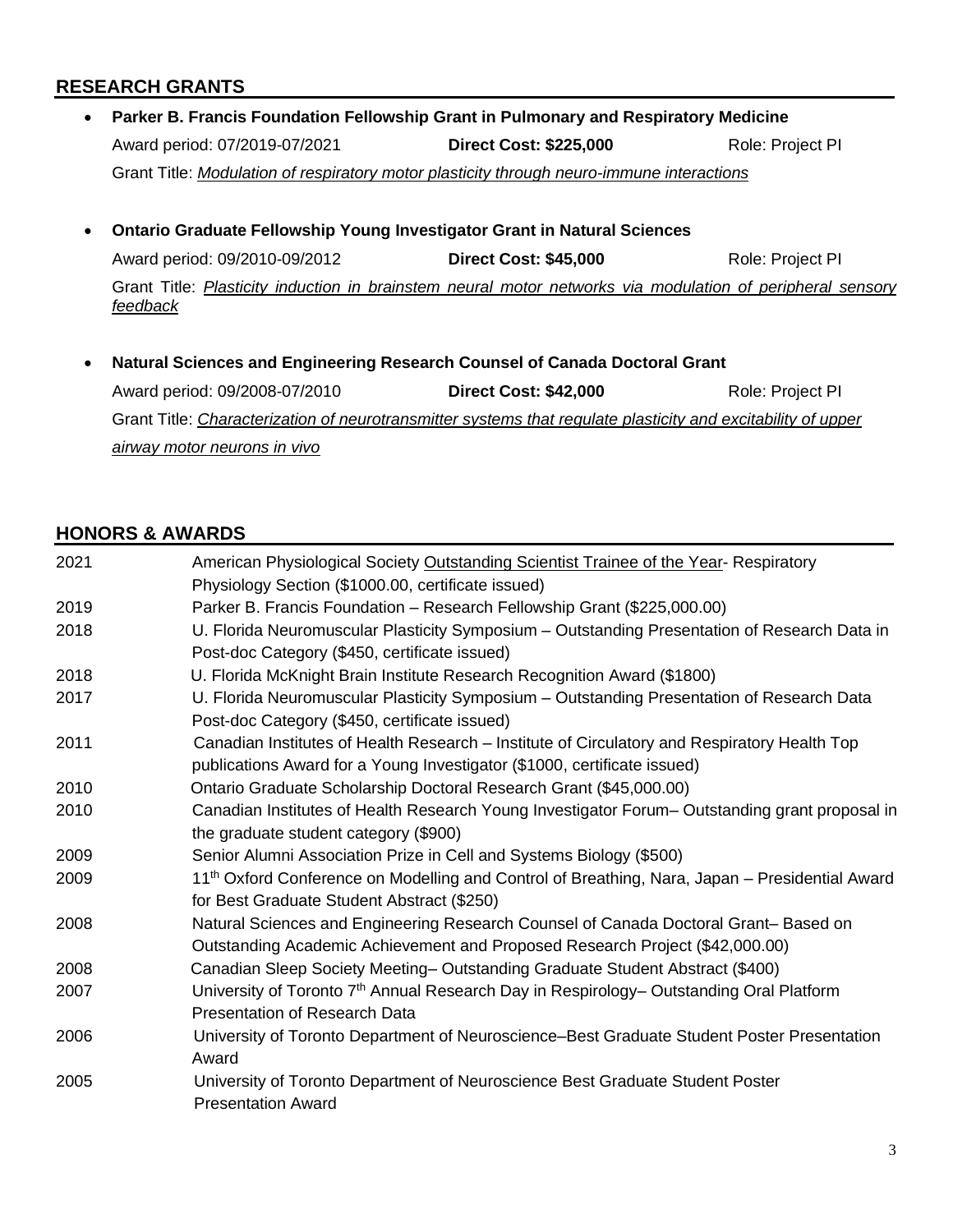## **CONFERENCE ORAL PRESENTATIONS (Presenting Speaker)**

| 2020 | Morphine blocks spinal respiratory motor plasticity via mechanisms that require innate<br>immune toll-like receptor 4 signaling. Experimental Biology Conference, San Diego, CA.                                       |
|------|------------------------------------------------------------------------------------------------------------------------------------------------------------------------------------------------------------------------|
| 2018 | Respiratory long-term facilitation requires cervical spinal cord activation of serotonin 2A<br>and 2B receptors. Society for Neuroscience. San Diego, CA.                                                              |
| 2017 | The impairment of respiratory motor plasticity by systemic inflammation. 14th Oxford<br>Conference on the Control of Breathing. University of Oxford, England.                                                         |
| 2013 | The self-tuning sleeping brain: Activity-dependent scaling of network activity in the<br>developing brain. American Physiological Sleep Society Conference. Indianapolis,<br>Indianapolis.                             |
| 2010 | Identification of a novel form of noradrenergic-dependent respiratory motor plasticity<br>triggered by modulation of vagal feedback. The 11th Oxford Conference on Modelling and<br>Control of Breathing, Nara, Japan. |
| 2009 | Sleep loss prevents long-term facilitation of upper airway motor outflow triggered by<br>repeated obstructive apneas. Associated Professional Sleep Societies Annual Meeting,<br>Baltimore, MD.                        |

## **INVITED LECTURES & SEMINAR**

| 2020 | Neuroinflammation and its influence on rehabilitation: from molecular mechanisms to<br>therapeutic perspectives. Rehabilitation Science Doctoral Program. University of Florida.<br>Gainesville, FL. |
|------|------------------------------------------------------------------------------------------------------------------------------------------------------------------------------------------------------|
| 2019 | Neuroanatomy of the respiratory system and the neural control of breathing. Department<br>of Medicine Neuroanatomy Graduate Program. University of Florida. Gainesville, FL.                         |
| 2019 | The autonomic nervous system. Doctor of Physical Therapy Undergraduate Program.<br>University of Florida. Gainesville, FL.                                                                           |
| 2018 | The pathophysiology of neuroinflammation: Implications for breathing and plasticity.<br>Rehabilitation Science Doctoral Program. University of Florida. Gainesville, FL.                             |
| 2017 | The impact of systemic inflammation on the expression of respiratory motor plasticity.<br>Neuromuscular Plasticity Noons Seminar Series. University of Florida, Gainesville, Florida.                |
| 2012 | State-dependent regulation of upper airway respiratory motor activity. Cell and Systems<br>Biology graduate Student Talk Series. University of Toronto, Toronto, Ontario, Canada.                    |
| 2011 | Noradrenergic regulation of hypoglossal motor activity and plasticity: implications for sleep                                                                                                        |

# **CONFERENCE PRESENTATIONS & ABSTRACTS**

of Toronto, Toronto, Ontario, Canada.

1. **Tadjalli A,** Levitt ES, Bolser DB and Mitchell GS (2020). Morphine blocks spinal respiratory motor plasticity by mechanisms that require innate immune toll-like receptor 4 signaling. *Experimental Biology Conference*. San Diego, California. Talk (cancelled due to COVID-19)

disordered breathing. *Cell and Systems Biology graduate Student Talk Series.* University

- 2. Thakkre P, Perim RR, **Tadjalli A** and Fuller DD (2020). Spinal delivery of ampakine CX717 impacts phrenic motor output in adult rats. Experimental Biology Conference. San Diego, California. Poster (cancelled due to COVID-19)
- 3. **Tadjalli A** and Mitchell GS (2019). BDNF-dependent phrenic motor facilitation: role of protein synthesis. *Experimental Biology Conference*. Orlando, Florida. Poster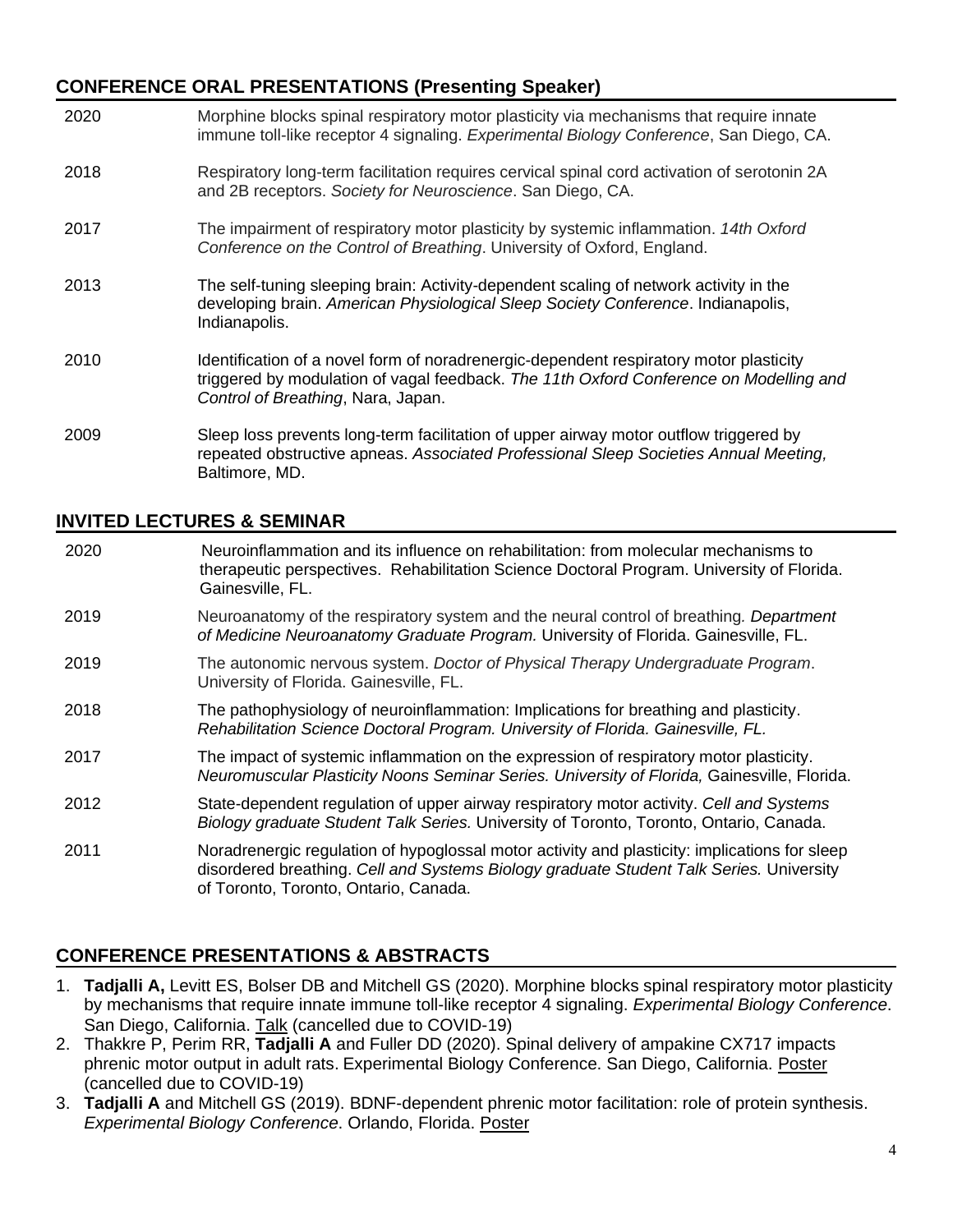- 4. **Elisa J. Gonzalez-Rothi\*, Arash Tadjalli\***, Latoya L. Allen, Marissa C. Ciesla, Alec Simon, Zachary Asa, Kristin Smith, Mohamad El Chami, Ashley Holland, Juliet Santiago, Kelsey Stefan, Ashley Ross, Gordon S. Mitchell (2019). Daily acute, but not chronic, intermittent hypoxia enhances phrenic motor plasticity in chronic cervical spinal cord injury. Experimental Biology Conference, Orlando, Florida. Poster
- 5. **Tadjalli A** and Mitchell GS (2018). Moderate acute hypoxia-induced phrenic long-term facilitation requires cervical spinal cord activation of serotonin 2A and 2B receptors. *Society for Neuroscience Conference*. San Diego, California. Talk
- 6. **Tadjalli A** and Mitchell GS (2018). Phrenic long-term facilitation induced by moderate intermittent hypoxia requires activation of multiple Gq-coupled 5-HT2 receptors. *University of Florida Annual Neuromuscular Plasticity Symposium*. Gainesville, Florida. Poster
- 7. Gonzalez-Rothi EJ, Allen LA, Santiago-Moreno J, Ciesla MC, Asa ZA, Smith KN, **Tadjalli A**, Perim R and Mitchell GS (2018) Long-term Delivery of "Low Dose" Repetitive Intermittent Hypoxia is Not Associated with Detectable Pathology. *FASEB J*. 32: 625.11. Poster
- 8. **Tadjalli A**, Perim R, Satriotomo I, Santiago-Moreno J, Seven YS and Mitchell GS (2017). LPS-induced systemic inflammation impairs phrenic long-term facilitation via okadaic acid-sensitive protein phosphatase activity. Experimental Biology Conference. Poster
- 9. **Tadjalli A** and Mitchell GS (2017). The impairment of respiratory motor plasticity by systemic inflammation. *14th Oxford Conference on Modelling and the Control of Breathing*. University of Oxford, England. Talk
- *10.* **Tadjalli A**, Perim R, Satriotomo I and Mitchell GS (2017). Serine-threonine protein phosphatase 1/2A activity underlies the suppression of phrenic motor plasticity following systemic inflammation. *Annual University of Florida Neuromuscular Plasticity Symposium*. Gainesville, Florida. Poster
- 11. Gonzalez-Rothi EJ, **Tadjalli A**, Perim R, Simon A, Ciesla M and Mitchell GS (2017). Episode frequency determines the impact of chronic intermittent hypoxia on phrenic long-term facilitation. *FASEB J*. 31: 1055.1. Poster
- 12. **Tadjalli A** and Peever J (2011). Apnea-induced upper airway motor plasticity involves both noradrenergic as well as serotonergic-dependent processes. *FASEB J*. 25: 1111.11. Poster
- 13. **Tadjalli A**, Duffin J and Peever J (2010). Trk receptor activation on hypoglossal motoneurons is required for plasticity of upper airway motor outflow. *Society for Neuroscience Conference*. Chicago, IL. Poster
- 14. **Tadjalli A**, Duffin J and Peever J (2010). Identification of a novel form of noradrenergic-dependent respiratory motor plasticity triggered by modulation of vagal feedback. *The 11th Oxford Conference on Modelling and Control of Breathing*, Nara, Japan. Talk
- 15. **Tadjalli A**, and Peever J (2009). Sleep loss prevents long-term facilitation of upper airway motor outflow triggered by repeated obstructive apneas. *Associated Professional Sleep Societies Annual Meeting*. Seattle, Washington. Talk
- 16. **Tadjalli A**, Duffin J and Peever J (2008). Neural mechanisms of apnea-induced respiratory long-term facilitation of genioglossus motor outflow in-vivo. *Associated Professional Sleep Societies Annual Meeting.*  Baltimore, Maryland. Talk
- *17.* **Tadjalli A**, Duffin J and Peever J (2007). Long-term facilitation of upper airway motor outflow in spontaneously breathing rats in-vivo following repeated upper airway collapse. *Division of Respirology 7th Annual Research Day*, Department of Medicine, University of Toronto. Talk
- 18. **Tadjalli A**, and Peever J (2006). Nucleoside-induced activation of neurotrophic signaling in upper airway motoneurons as a viable strategy for combating upper airway collapse during sleep. *Sleep Conference and Trainee Workshop*, Lake Arrowhead, California. Talk
- 19. **Tadjalli A**, Duffin J, Li YM, Hong H and Peever J (2005). Intermittent hypoxia induces long-term facilitation of respiratory motor output in juvenile rats. Society for Neuroscience Conference. Washington DC. Poster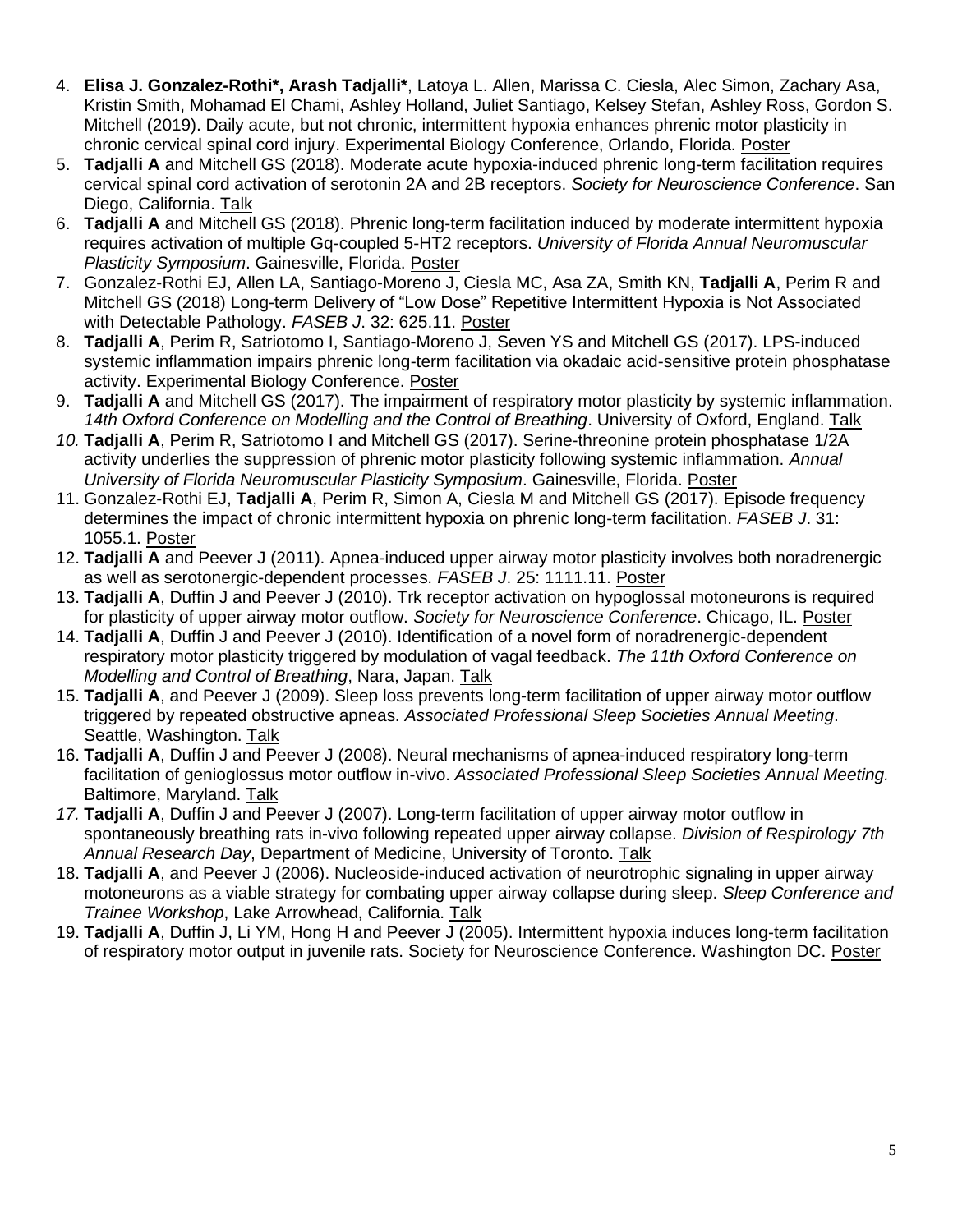# **SCHOLARLY PUBLICATIONS**

- 1. **Tadjalli A**, Seven YB, Sharma A, McCurdy C, Bolser DB, Levitt ES and Mitchell GS (2021). Acute morphine blocks spinal respiratory motor plasticity via long-latency mechanisms that require toll-like receptor 4 signaling. *The Journal of Physiology*. 599(15):3771-3797
- 2. **Tadjalli A**, Seven YB, Perim RR and Mitchell GS (2021). Systemic inflammation suppresses spinal respiratory motor plasticity via mechanisms that require serine/threonine protein phosphatase activity. *The Journal of Neuroinflammation*. 18(1):28-39
- 3. **Tadjalli A\***, **Gonzalez-Rothi EJ\***, Allen LL, Ciesla MC, Seven YB, Asa ZA, Santiago JV, Holland A and Mitchell GS (2020). Intermittent hypoxia preconditioning and phrenic motor plasticity in rats with chronic cervical spinal cord injury. *Journal of Neurotrauma*. 38(9):1292-1305. **\*** indicates equal author contribution to the study (first co-author)
- 4. **Tadjalli A** and Mitchell GS (2019). Cervical spinal 5-HT2A and 5-HT2B receptors are both necessary for moderate acute intermittent hypoxia-induced phrenic long-term facilitation. *Journal of Applied Physiology*. 127(2):432-443.
- 5. Seven YB, Perim RR, Hobson OR, Simon AK, **Tadjalli A** and Mitchell GS (2018). Phrenic motor neuron adenosine 2A receptors elicit phrenic motor facilitation. *The Journal of Physiology.* 596: 1501-1512.
- 6. Lui S, Torontali Z, **Tadjalli A** and Peever J (2018). Brainstem Nuclei Associated with Mediating Apnea-Induced Respiratory Motor Plasticity. *Scientific Reports-Nature*. 8(1):12709-14.
- 7. **Tadjalli A**, Duffin J and Peever J (2011). Identification of a novel form of noradrenergic-dependent respiratory motor plasticity triggered by vagal feedback. *The Journal of Neuroscience*. 30(50):16886-95.
- 8. **Tadjalli A**, Duffin J. and Peever JH (2010). Repeated obstructive apneas induce long-term facilitation of genioglossus muscle tone. *New Frontiers in Respiratory Control*. 669: 297-301.
- 9. **Tadjalli A** and Peever J (2010). Role of neurotrophic signaling pathways in regulating respiratory motor plasticity. *Advances in Experimental Medicine and Biology*. 669: 293-296.
- 10. **Tadjalli A** and Peever J (2010). Sleep loss reduces respiratory motor plasticity. *Advances in Experimental Medicine and Biology*. 669: 289-292.
- 11. **Tadjalli A**, Duffin J and Peever J (2008). Intermittent hypoxia induces respiratory long-term facilitation in postnatal rats. *New Frontiers in Respiratory Control*. 605: 233-238.
- 12. **Tadjalli A**, Duffin J, Li YM, Hong H and Peever J (2007). Inspiratory activation is not required for episodic hypoxia-induced respiratory long-term facilitation in postnatal rats. *The Journal of Physiology* 585: 593-606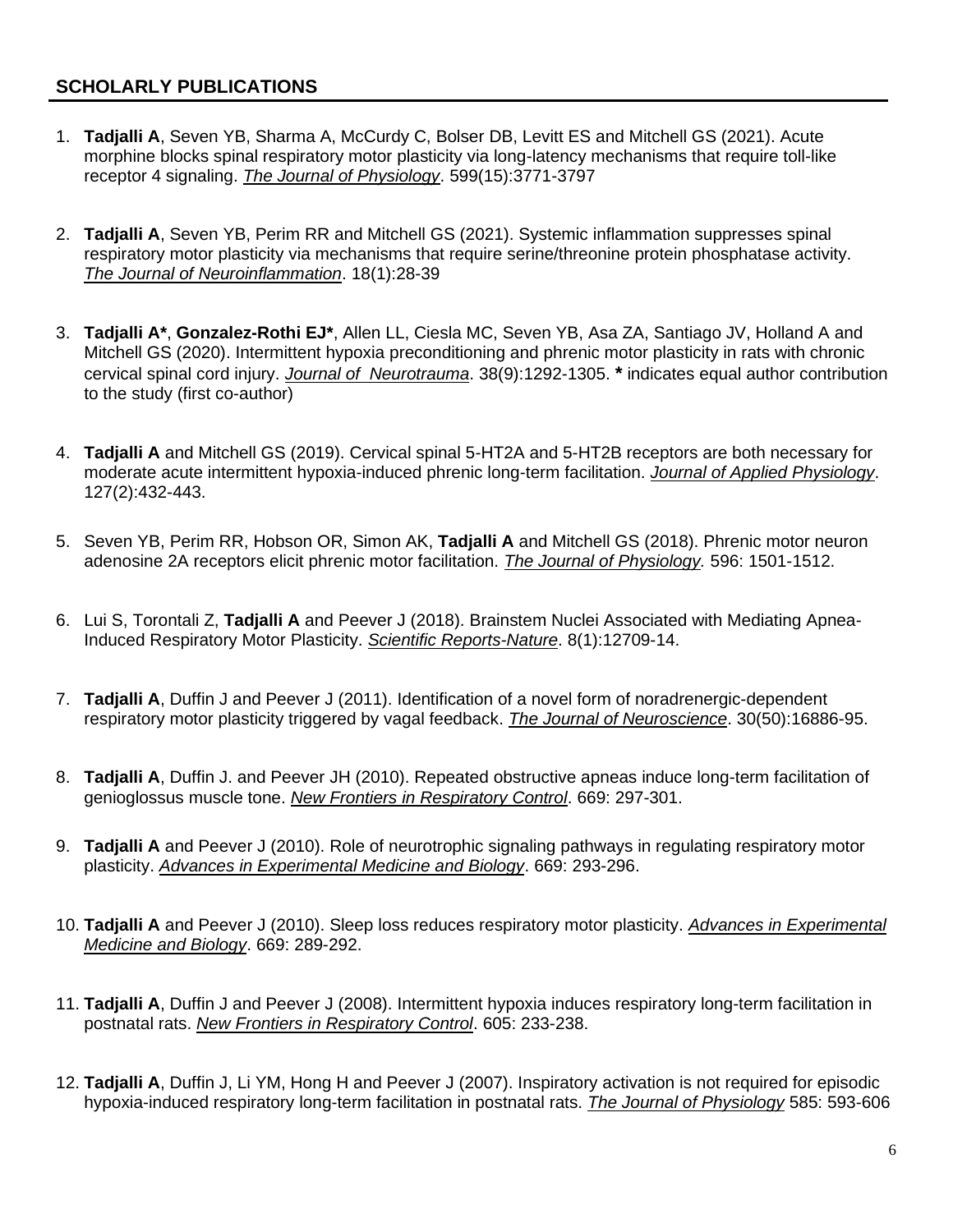# **University of Florida Teaching Experience: Biomedical Graduate Level Courses**

| 2019-present | <b>Functional Neuroanatomy (GMS 6705)</b><br>Course Instructor: Dr. Ron Mandel<br>Role: Guest instructor                                                                                                                                                                                                               |
|--------------|------------------------------------------------------------------------------------------------------------------------------------------------------------------------------------------------------------------------------------------------------------------------------------------------------------------------|
|              | Develops and presents 60-minute lectures on the neuroanatomy of the respiratory<br>system and neurophysiology of breathing, followed by creation of related test<br>questions in a foundational graduate course for the Biomedical Sciences Program.                                                                   |
| 2018-present | <b>Doctoral Lecture Series in Neuro-Rehabilitation Science (RDS 6938)</b><br>Course Instructor: Dr. David Fuller<br>Role: Guest instructor                                                                                                                                                                             |
|              | Develops and presents 60-minute lectures on the pathophysiology of neuro-<br>inflammation and its impact on neuroplasticity in a foundational course for<br>Rehabilitation Science Doctoral Program. Related teaching concepts to multiple<br>clinical scenarios whenever possible.                                    |
| 2018-2019    | <b>Neuroscience in Physical Therapy (PHT 6168C)</b><br>Course Instructor: Dr. Elisa Gonzalez-Rothi<br><b>Role: Guest instructor</b>                                                                                                                                                                                    |
|              | Developed and gave in-class lectures entitled, "The Autonomic Nervous System",<br>followed by creation of relevant test questions for Doctor of Physical Therapy<br>Students.                                                                                                                                          |
| Sept. 2016   | <b>Center for Respiratory Rehabilitation and Research Best Laboratory Practice</b><br>Course Instructor: Dr. David Fuller<br>Role: Guest lecturer                                                                                                                                                                      |
|              | Developed and gave two 60-minute presentations: "Laboratory Environmental Health<br>and Safety" and "Care and Maintenance of Laboratory Tools and Equipment" for ~35<br>graduate students, post-docs, and faculty.                                                                                                     |
|              | University of Toronto Teaching Experience: Life Science Undergraduate Level Courses                                                                                                                                                                                                                                    |
| 2006-2012    | Animal and Human Physiology I & II Laboratory (BIO 270/271; 5 appointments)<br>Course Instructor: Dr. Les Buck<br>Role: Teaching Assistant                                                                                                                                                                             |
|              | Demonstrated laboratory experiments and supervised laboratory practical sessions<br>for undergraduate pre-med Life Science students. Expanded on existing laboratory<br>protocols and initiated the creation of a brand-new laboratory practical section<br>concerning mammalian hemoglobin oxygen dissociation curve. |
| 2009-2011    | <b>Comparative Cellular Physiology (CSB 335; 3 appointments)</b><br>Course Instructor: Dr. Les Buck<br>Role: Teaching Assistant                                                                                                                                                                                        |
|              | A seminar course that aimed to examine eukaryotic cell biology and physiology from<br>a comparative approach. Held tutorial sessions for Biology Major students and<br>graded tests and exams. Maintained attendance and grades.                                                                                       |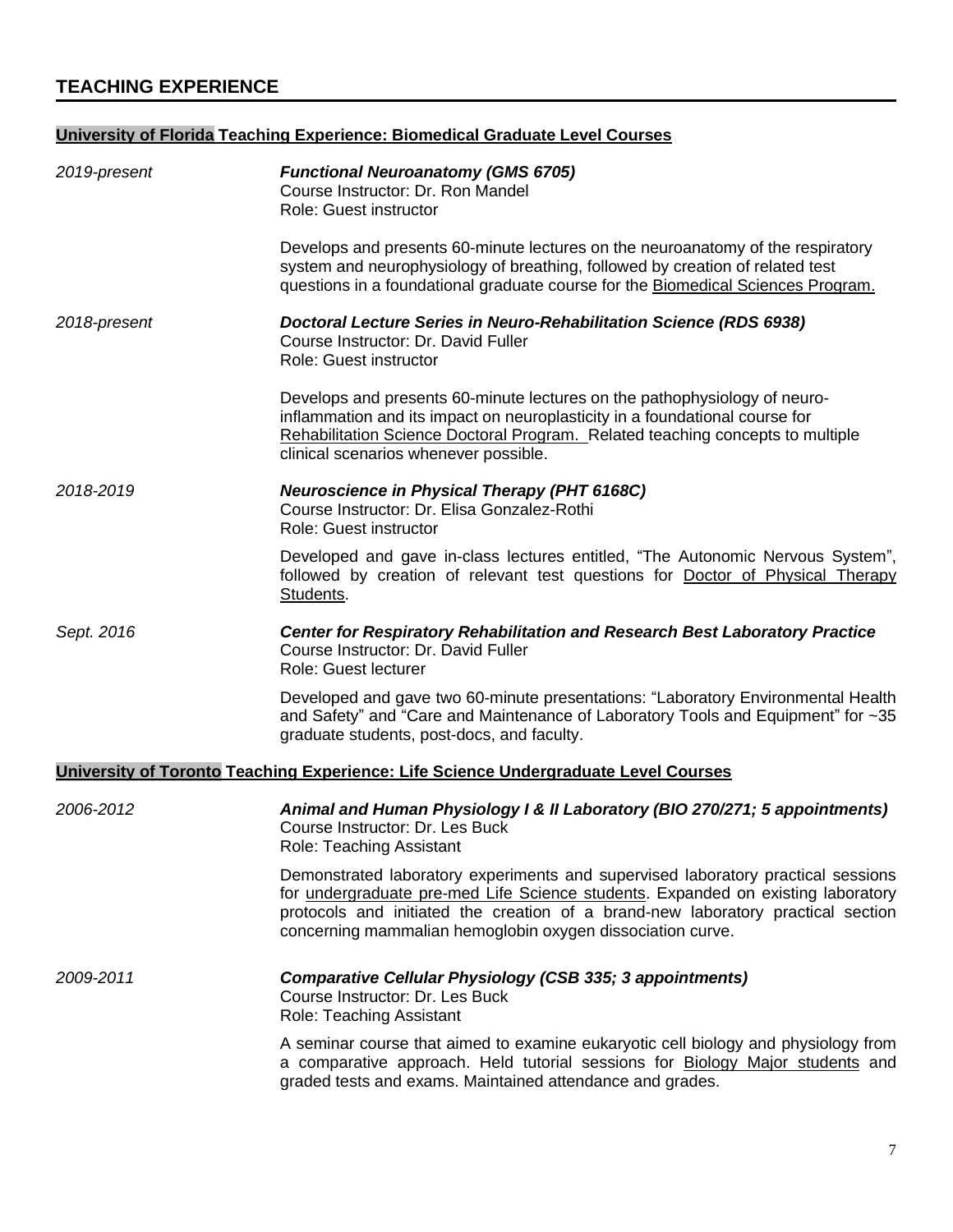*2009-2011 Respiration Neurobiology (CSB 346; 3 appointments)*  Course Instructor: Dr. John Peever Role: Teaching Assistant A seminar course that highlighted how the breathing rhythm is generated and regulated by both the central and peripheral afferent feedback. Created class assignments, wrote test questions, and presented multiple in class lectures. *2008-2011 Endocrine Physiology (CSB 325; 3 appointments)*  Course Instructor: Dr. David Lovejoy Role: Teaching Assistant A seminar course for pre-med and Biology Major students that utilized an integrated genes-to-environment approach to examine aspects of hormonal evolution, physiological information flow, behavior, and neuroendocrinology Created class

assignments, test questions, and presented multiple in class lectures.

#### **MENTORSHIP**

#### **Undergraduate, Graduate and Postdoc Fellows Mentored** 2021-present Douglas Naubert: Undergraduate in Biology, University of Florida 2021-present Jason Veizaj: Undergraduate in Biology, University of Florida 2021-present Kevin Hutchinson: Pre-med Undergraduate, University of Florida 2018-2021 Zaffira Haque: Undergraduate in Biology, University of Florida 2018-2021 Mohamad El Chami: Postdoctoral Associate, University of Florida 2017-2021 Ela Sajjadi: PhD Graduate Student in Rehab Science, University of Florida -Current Clinical Research Scientist at Lyra Therapeutics, SD California 2017-2020 Marissa Ciesla: PhD graduate student in Rehab Science, University of Florida -Current Clinical Research Coordinator at Tallahassee Memorial HealthCare 2011-2012 Simon Lui: PhD Graduate Student, University of Toronto -Current Postdoctoral Associate at the University of Toronto 2009-2012 Zoltan Torontali: PhD Graduate Student, University of Toronto -Current Medical Science Liaison, Janssen Pharmaceutical 2007-2008 Asem Sammy Saleh: Masters Graduate Student, University of Toronto - Current Medical Resident, Neurovascular Surgery, U McMaster

#### **PROFESSIONAL SERVICES**

| <b>Leadership Roles</b>            |                                                                                                                                                                                                                                                                                                                                                           |
|------------------------------------|-----------------------------------------------------------------------------------------------------------------------------------------------------------------------------------------------------------------------------------------------------------------------------------------------------------------------------------------------------------|
| 2018-2020                          | Journal Club Organizer and Leader, University of Florida Breathing Research and<br>Therapeutics Center – Launched and chaired weekly intercollege scientific<br>educational discussion sessions for healthcare and research professionals covering<br>topics in respiration neurobiology, immunity, neuroplasticity, injury/trauma and<br>rehabilitation. |
| 2010-2012                          | Cell and Systems Biology Graduate Student Talk Series Organizer: Organized,<br>managed, and launched talk series for graduate students from various biological<br>sciences departments at the University of Toronto. Provided an opportunity for<br>students to develop their presentation and communication skills.                                      |
| 2010-2012                          | <b>Organizer and Instructor:</b> Toronto International Brain Bee - delivered<br>neuroscience-related lectures, and, helped organize educational sessions for high<br>school students preparing to participate in the International Brain Bee competition.                                                                                                 |
| <b>Ad Hoc Manuscripts Reviewer</b> |                                                                                                                                                                                                                                                                                                                                                           |

| 2018-Present | Frontiers in Aging Neuroscience (Review Editor) |
|--------------|-------------------------------------------------|
| 2018-Present | <b>Behavioral and Brain Functions</b>           |
| 2019         | Journal of Neurophysiology                      |
| 2018         | Journal of Applied Physiology                   |
| 2017         | <b>Frontiers in Neuroscience</b>                |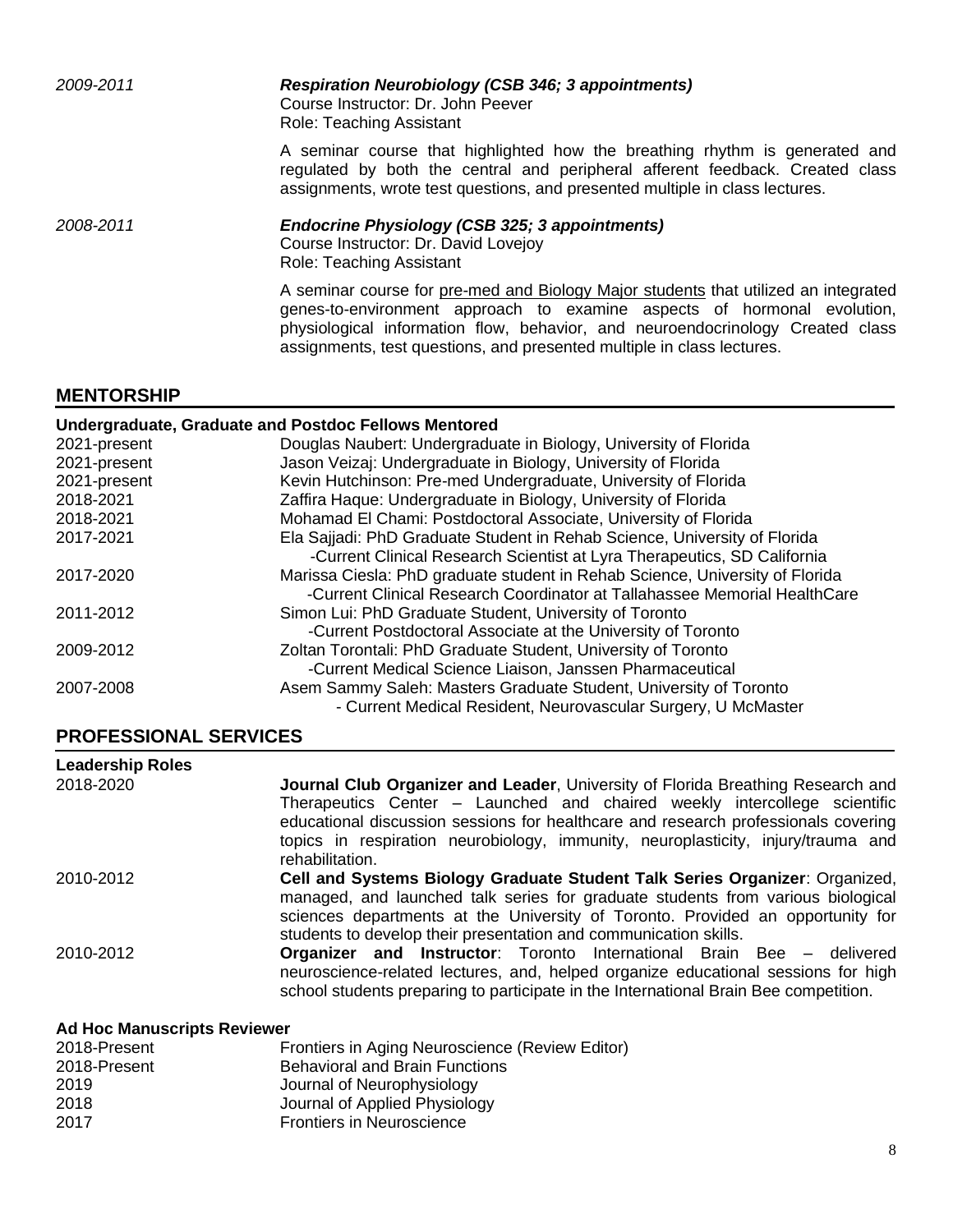#### **MEMBERSHIPS**

| 2012-present | Society for Neuroscience       |
|--------------|--------------------------------|
| 2017-present | American Physiological Society |
| 2008-2013    | <b>Sleep Research Society</b>  |

#### **COMMUNITY SERVICE**

- 2021-Present **Graduate Research Symposium Poster Judge**: UF Chapter of the Society for Advancement of Chicanos/Hispanics & Native Americans in Science. Proud to serve as a judge, evaluating the research work of graduate students at the University of Florida. This meeting is designed to highlight the work of underprivileged students from under-represented communities and minority groups.
- 2017-2019 **Diversity-Day Poster Competition Judge**: The North Central Florida Chapter of the Society for Neuroscience (NCF SfN). The mission of the NCF SfN is to advance the understanding of the brain and the nervous system by bringing together scientists of diverse backgrounds, by facilitating the integration of research directed at all levels of biological organization, and by encouraging translational research and the application of new scientific knowledge to develop improved disease treatments and cures. I was honored to serve as a judge for the poster session competition, contribution to a great cause designed to promote general education about the nature of scientific discovery.
- 2011-2012 **Head Coach**: University of Toronto- Men's Soccer: School of Graduate Studies. Served as the head-coach and player for the School of Grad Studies men's soccer team. Competed in university-wide intramural competitions, as well as metro Toronto regional championship.
- 2010-2012 **Organizer and Educator**: International Brain Bee, City of Toronto. The International Brain Bee is a mentoring program that provides a reliable and continued source of personal and academic mentorship to high school students throughout their high school career by medical and biomedical Ph.D. research professionals. Through this program I fostered interest in science and provided students with the guidance needed to pursue a career in a scientific field such as medicine, biotechnology or research. As a mentor and organizer, I met with high school students on a bi-weekly basis during the academic year providing professional development, tutoring, test prep for the International Brain Bee competition.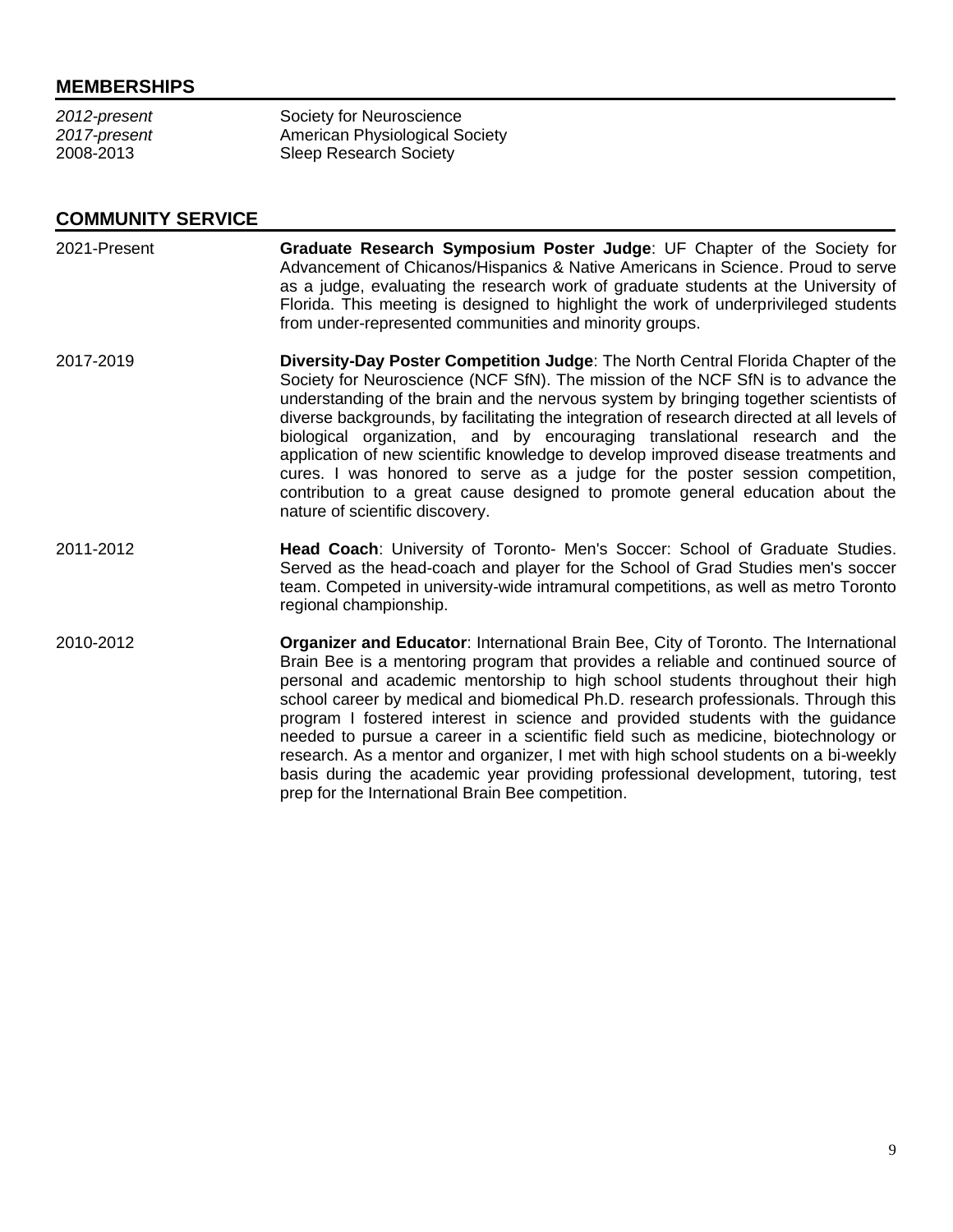# **PROFESSIONAL REFERENCES**

#### **James Duffin, PhD, MASc, P.Eng**

Professor, Department of Physiology and Anesthesia, University of Toronto & Thornhill Research, University Health Network, Toronto, ON, Canada Email Contact: [j.duffin@utoronto.ca](mailto:j.duffin@utoronto.ca) Phone: 1-416-333-0153

## **Paul Reier, PhD**

Anne and Oscar Lackner Professor & Eminent Scholar Department of Neuroscience University of Florida Email Contact: [reier@ufl.edu](mailto:reier@ufl.edu) Phone: 1-352-246-3863

#### **Erica Levitt, PhD**

Assistant Professor, Department of Pharmacology and Therapeutics University of Florida Email Contact: [erica.levitt@ufl.edu](mailto:erica.levitt@ufl.edu) Phone: 1-419-564-0674

#### **Donald Bolser, PhD**

Professor, Department of Physiological Sciences University of Florida Email Contact: [bolser@ufl.edu](mailto:bolser@ufl.edu) Phone: 352-262-5959

## **Mark Moehle, PhD**

Professor, Department of Pharmacology and Therapeutics University of Florida Email Contact: [mark.moehle@ufl.edu](mailto:mark.moehle@ufl.edu) Phone: 225-715-9928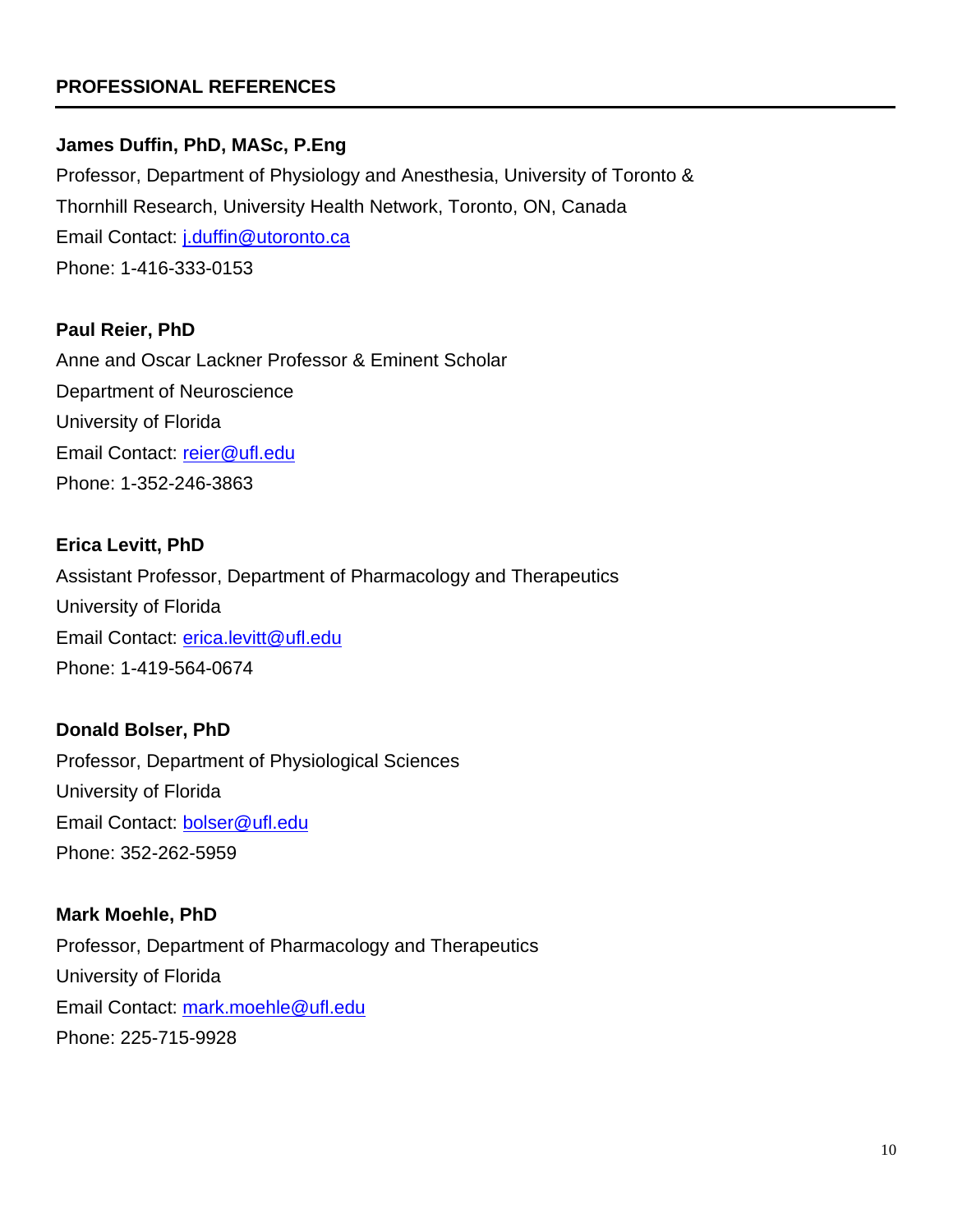# **Yasin Seven, PhD**

Research Faculty, Breathing Research and Therapeutics Center, The Department of Physical Therapy & The McKnight Brain Institute University of Florida Email Contact: [yasinbseven@phhp.ufl.edu](mailto:yasinbseven@phhp.ufl.edu) Phone: 507-271-8763

# **Gary Sieck, PhD**

Mayo Clinic Distinguished Professor, Cell and Regenerative Physiology Editor-in-chief, Physiology, 2012-present Former President of the American Physiological Society Rochester, Minnesota Email Contact: [Sieck.Gary@mayo.edu](mailto:Sieck.Gary@mayo.edu)

# **Hendrik Steenland, PhD**

CEO and Founder, Neurotek Innovative Technology Inc., Toronto, ON, Canada Email Contact: [wsneurotek@gmail.com](mailto:wsneurotek@gmail.com) Phone: 1-416-938-8255

# **TEACHING REFERENCES**

**Donald Bolser, PhD** Professor, Department of Physiological Sciences University of Florida Email Contact: [bolser@ufl.edu](mailto:bolser@ufl.edu) Phone: 352-262-5959

# **Ron Mandel, PhD**

Professor, Department of Neuroscience University of Florida Email Contact: [rmandel@ufl.edu](mailto:rmandel@ufl.edu) Phone: 352-275-7915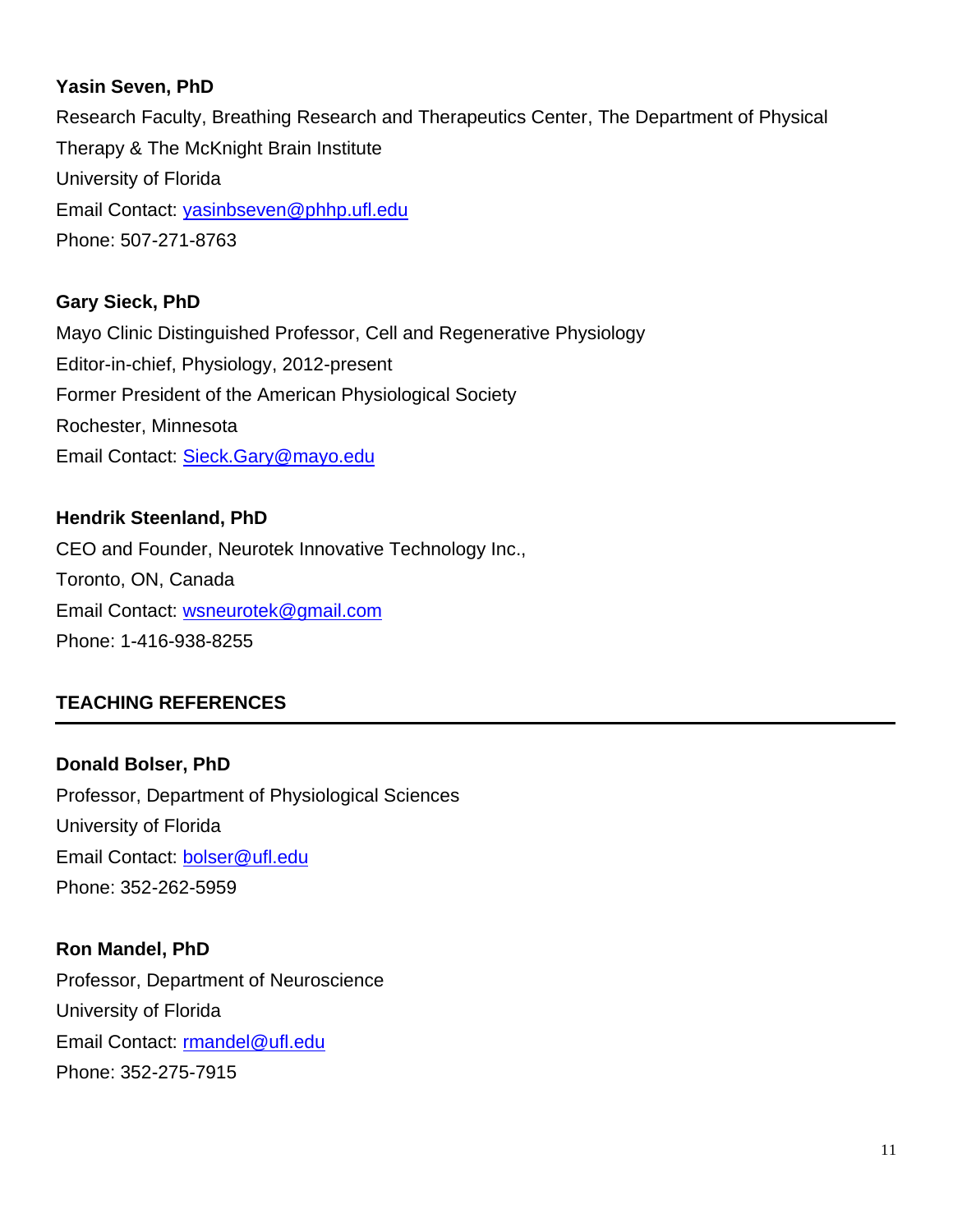# **David Fuller, PhD**

Professor, Department of Physical Therapy University of Florida Email Contact: [ddf@phhp.ufl.edu](mailto:ddf@phhp.ufl.edu) Phone: 352-273-6634

# **Leslie Buck, PhD**

Professor, Department of Cell and Systems Biology University of Toronto Email Contact: **les.buck@utoronto.ca** Phone: 416-978-3506